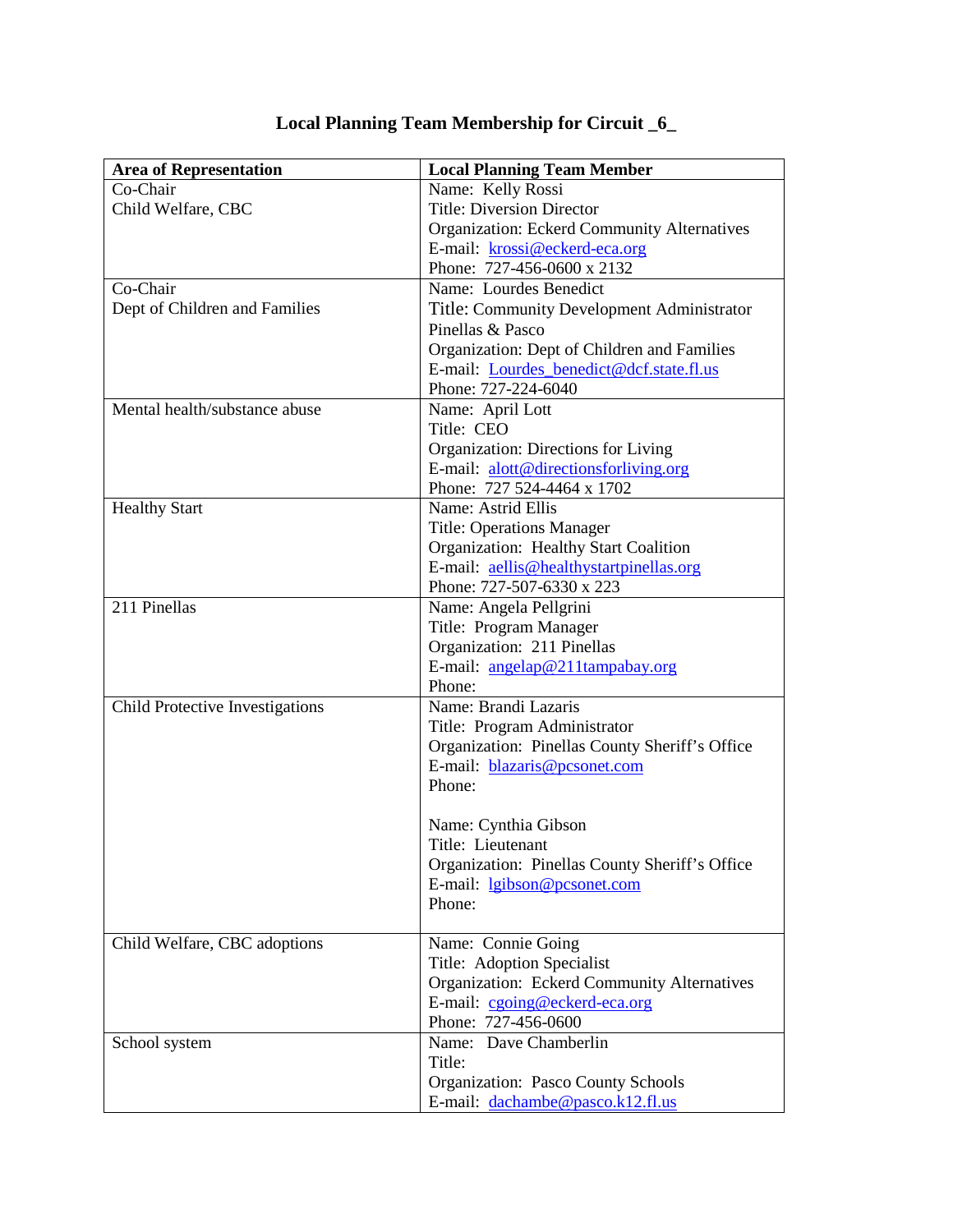|                                          | Phone:                                                   |
|------------------------------------------|----------------------------------------------------------|
| <b>DV Task Force</b>                     | Name: Denise Hughes Conlon                               |
|                                          | Title: President                                         |
|                                          | Organization: Pinellas Co DV Task Force                  |
|                                          | E-mail: dconlon@exoffender.org                           |
|                                          | Phone:                                                   |
| <b>SEDNET</b>                            | Name: Debbie Thornton                                    |
|                                          | Title: Project Manager                                   |
|                                          | <b>Organization: Pinellas County Schools</b>             |
|                                          | E-mail: thorntonde@pscb.org                              |
|                                          | Phone: 727-669-1220 x2024                                |
| Dept of Juvenile Justice                 | Name: Donna Butt                                         |
|                                          | Title:                                                   |
|                                          | Organization: Dept of Juvenile Justice                   |
|                                          | E-mail: donna.butt@djj.state.fl.us                       |
|                                          | Phone:                                                   |
| School system                            | Name: Donna Sicilian                                     |
|                                          | Title: Director of Social Work                           |
|                                          | <b>Organization: Pinellas County Schools</b>             |
|                                          | E-mail: siciland@pscb.org                                |
|                                          | Phone: 7 27-588-6355                                     |
| Mental health/substance abuse            | Name: Ed Monti                                           |
|                                          | Title:                                                   |
|                                          | Organization: Baycare                                    |
|                                          | E-mail: ed.monti@baycare.org                             |
|                                          | Phone:                                                   |
| Managing entity / substance abuse/mental | Name: Ivon Koss                                          |
| health                                   | Title: Program Manager                                   |
|                                          | Organization: Central Florida Behavioral Health          |
|                                          | <b>Network</b>                                           |
|                                          | E-mail: lkoss@cfbhn.org                                  |
|                                          | Phone: 813-740-4811 X 247                                |
| Early Learning / child care              | Name: Janet Chapman                                      |
|                                          | Title: Director                                          |
|                                          | <b>Organization: Early Learning Coalition (Pinellas)</b> |
|                                          | E-mail: jchapman@elcpinellas.net                         |
|                                          | Phone:                                                   |
| Juvenile Welfare Board                   | Name: Jeanine Evoli                                      |
|                                          | Title: Sr Program Consultant                             |
|                                          | Organization: Juvenile Welfare Board                     |
|                                          | E-mail: jevoli@jwbpinellas.org                           |
|                                          | Phone: 727-453-5623                                      |
| 211 Pasco                                | Name: Judith Tilton                                      |
|                                          | <b>Title: Director of Community Services</b>             |
|                                          | Organization: United Way/211 Pasco                       |
|                                          | E-mail: jtilton@unitedwaypasco.org                       |
|                                          | Phone: 727-835-2028                                      |
| <b>Healthy Start Coalition Pinellas</b>  | Name: Dr. Judi Vitucci                                   |
|                                          | Title: Executive Director                                |
|                                          | Organization: Healthy Start Coalition, Pinellas          |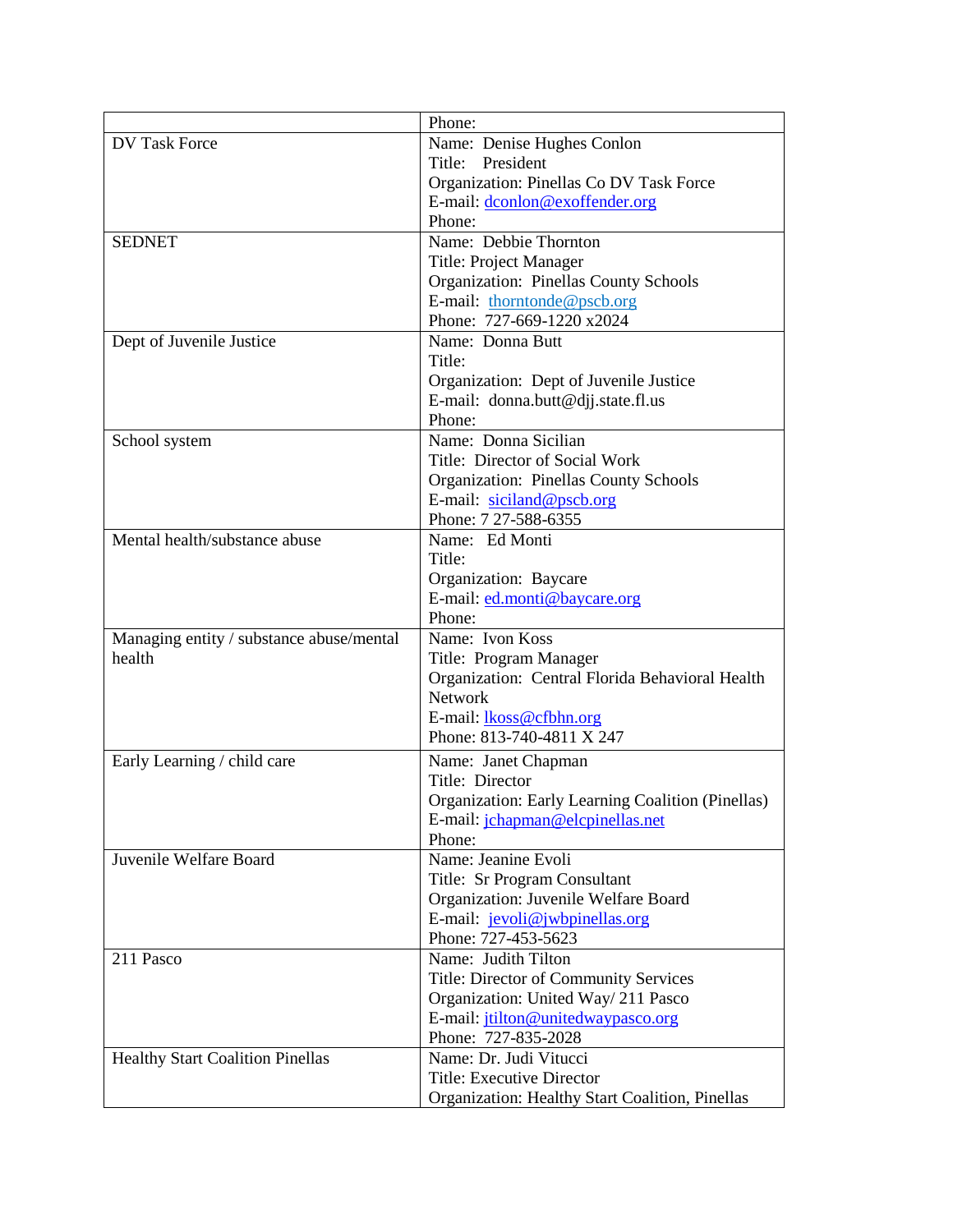|                                         | E-mail: jvitucci@healthystartpinellas.org               |
|-----------------------------------------|---------------------------------------------------------|
|                                         | Phone: 727-507-6330 x 221                               |
| <b>Substance Abuse</b>                  | Name: Kay Doughty                                       |
|                                         | Title:                                                  |
|                                         | <b>Organization: Operation PAR</b>                      |
|                                         | E-mail: kdoughty@operpar.org                            |
|                                         | Phone: 727-524-4311                                     |
| Kinship services                        | Name: Larry Cooper                                      |
|                                         | Title: Director                                         |
|                                         | Organization: Children's Home, Kinship Care             |
|                                         | <b>Network</b>                                          |
|                                         | E-mail: lcooper@childrenshome.org                       |
|                                         | Phone: 813-901-3423                                     |
| Early Learning/child care               | Name: Lisa Zawistowski                                  |
|                                         | Title:                                                  |
|                                         | Organization: Early Learning Coalition, Pinellas        |
|                                         | E-mail: lzawistowski@elcpinellas.org                    |
|                                         | Phone:                                                  |
| 211 Pinellas                            | Name: Micki Thompson                                    |
|                                         | Title: Director                                         |
|                                         | Organization: 211 Pinellas                              |
|                                         | E-mail: mickit@211tampabay.org                          |
|                                         | Phone:                                                  |
| <b>Healthy Families</b>                 | Name: Ray Hensley                                       |
|                                         | Title: Program Director                                 |
|                                         | <b>Organization: Healthy Families Pinellas</b>          |
|                                         | E-mail: ray_hensley@doh.state.fl.us                     |
|                                         | Phone: 727-588-4018 ext. 3181                           |
| Child Protection Investigations         | Name: Rebecca Wilkinson-Shields                         |
|                                         | Title: Asst Director                                    |
|                                         | Organization: Pasco Sheriff's Office, CPID              |
|                                         | E-mail: rwilkinsonshields@pascosheriff.org              |
|                                         | Phone: 727-841-4143<br>Name: Rick Hess                  |
| Child Protection Team and Healthy Start |                                                         |
|                                         | <b>Title: Director</b>                                  |
|                                         | Organization: Pasco Kids First & Healthy Start<br>Pasco |
|                                         | E-mail: rhess@pascokidsfirst.org                        |
|                                         | Phone: 727-845-8080                                     |
| <b>Pinellas County Schools</b>          | Name: Tari Connell                                      |
|                                         | Title: Managing Officer of School Social Work           |
|                                         | <b>Organization: Pinellas County Schools</b>            |
|                                         | E-mail: connelt@pcsb.org                                |
|                                         | Phone: 727-588-6528                                     |
| Mental health/substance abuse           | Name: Tracey Kaly                                       |
|                                         | Title: Chairperson ASAP                                 |
|                                         | Organization: Baycare and ASAP                          |
|                                         | E-mail: tracey.kaly@baycare.org                         |
|                                         | Phone:                                                  |
| Hospital social work                    | Name: Tracy Bono (Cripe)                                |